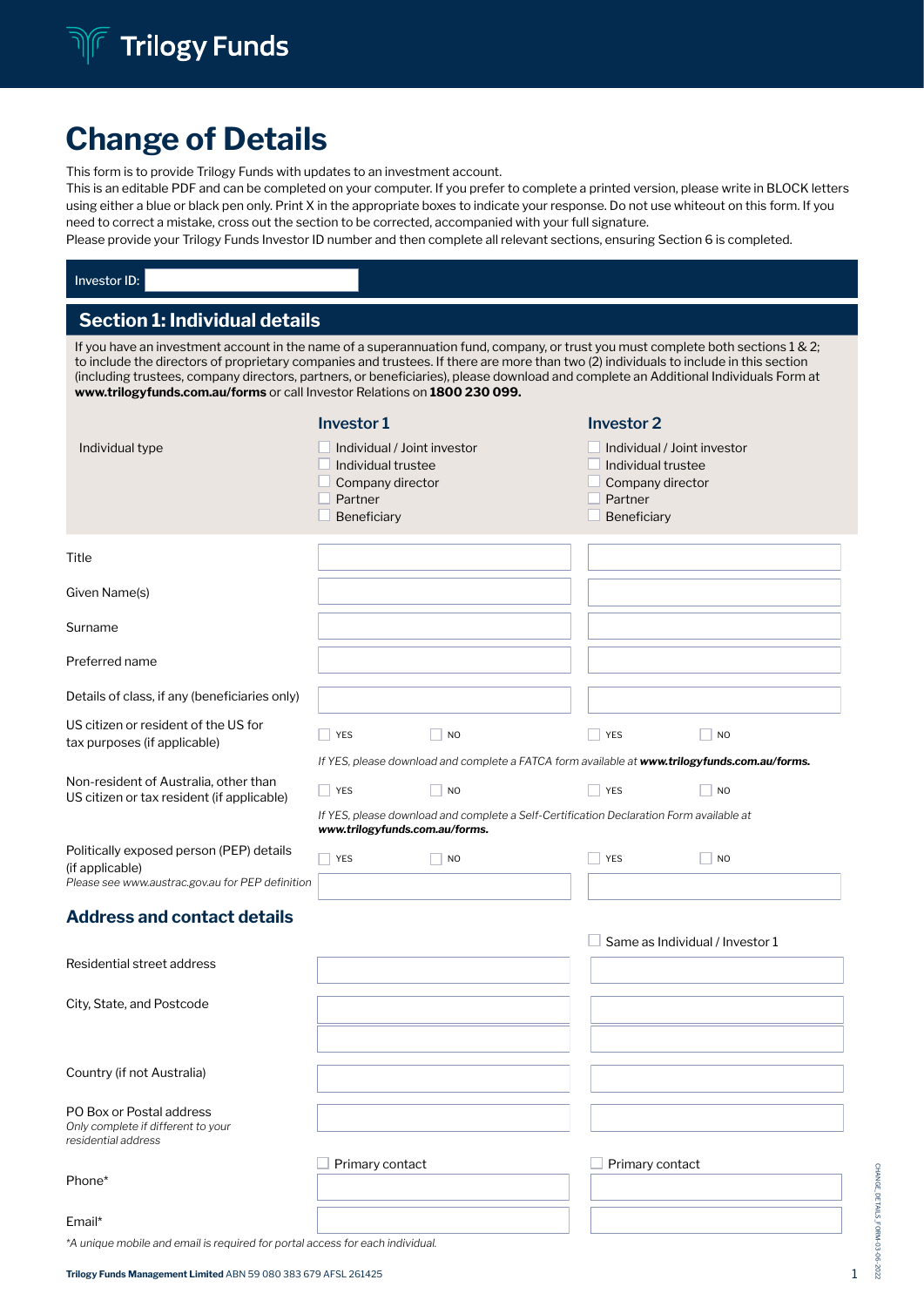

## Identification requirements

*There are two methods that may be used to verify your identity for Anti-Money Laundering and Counter-Terrorism Financing (AML/CTF) purposes. You may either complete the fields within this form to have your identification verified online, or attach certified copies of the documents outlined in the further identification checklist at back of this Form. Trilogy Funds is required by AML/CTF laws to identify and verify your identity before providing financial services to you. Please see Trilogy Funds' privacy policy on the website www.trilogyfunds.com.au in relation to our use of your personal information.*

#### **Drivers Licence**

| Drivers licence no.                                                                                                                                                         |                                |       |                                                                     |
|-----------------------------------------------------------------------------------------------------------------------------------------------------------------------------|--------------------------------|-------|---------------------------------------------------------------------|
| Drivers licence expiry date                                                                                                                                                 |                                |       |                                                                     |
| Card number (if applicable in your State)                                                                                                                                   |                                |       |                                                                     |
| State of issue                                                                                                                                                              |                                |       |                                                                     |
| Your name, exactly as it appears<br>on your licence.                                                                                                                        |                                |       |                                                                     |
| <b>Australian passport</b>                                                                                                                                                  |                                |       |                                                                     |
| Passport number                                                                                                                                                             |                                |       |                                                                     |
| Expiry date                                                                                                                                                                 |                                |       |                                                                     |
| Your name, exactly as it appears<br>on your passport.                                                                                                                       |                                |       |                                                                     |
| Place of birth (as shown on your passport)                                                                                                                                  |                                |       |                                                                     |
| Country of birth                                                                                                                                                            |                                |       |                                                                     |
| beneficiaries (i.e., individuals) relevant to the company (including corporate trustee) or trust, and this Section (2) for the details of<br>the investor company or trust. |                                |       |                                                                     |
| <b>Entity type</b>                                                                                                                                                          | Superannuation fund<br>Company | Trust | Other organisation                                                  |
|                                                                                                                                                                             |                                |       |                                                                     |
| Full name of the company or trust                                                                                                                                           |                                |       |                                                                     |
| ABN                                                                                                                                                                         |                                |       |                                                                     |
| Full name of the Individual trustee(s) or<br>the Corporate trustee (where applicable)                                                                                       |                                |       |                                                                     |
| ACN for the Corporate trustee or Company                                                                                                                                    |                                |       |                                                                     |
| <b>Address details</b><br>Do not complete if you are an individual trustee.                                                                                                 | <b>Registered office</b>       |       | <b>Principal place of business</b><br>Same as the registered office |
| Street address                                                                                                                                                              |                                |       |                                                                     |
|                                                                                                                                                                             |                                |       |                                                                     |
| City, State, and Postcode                                                                                                                                                   |                                |       |                                                                     |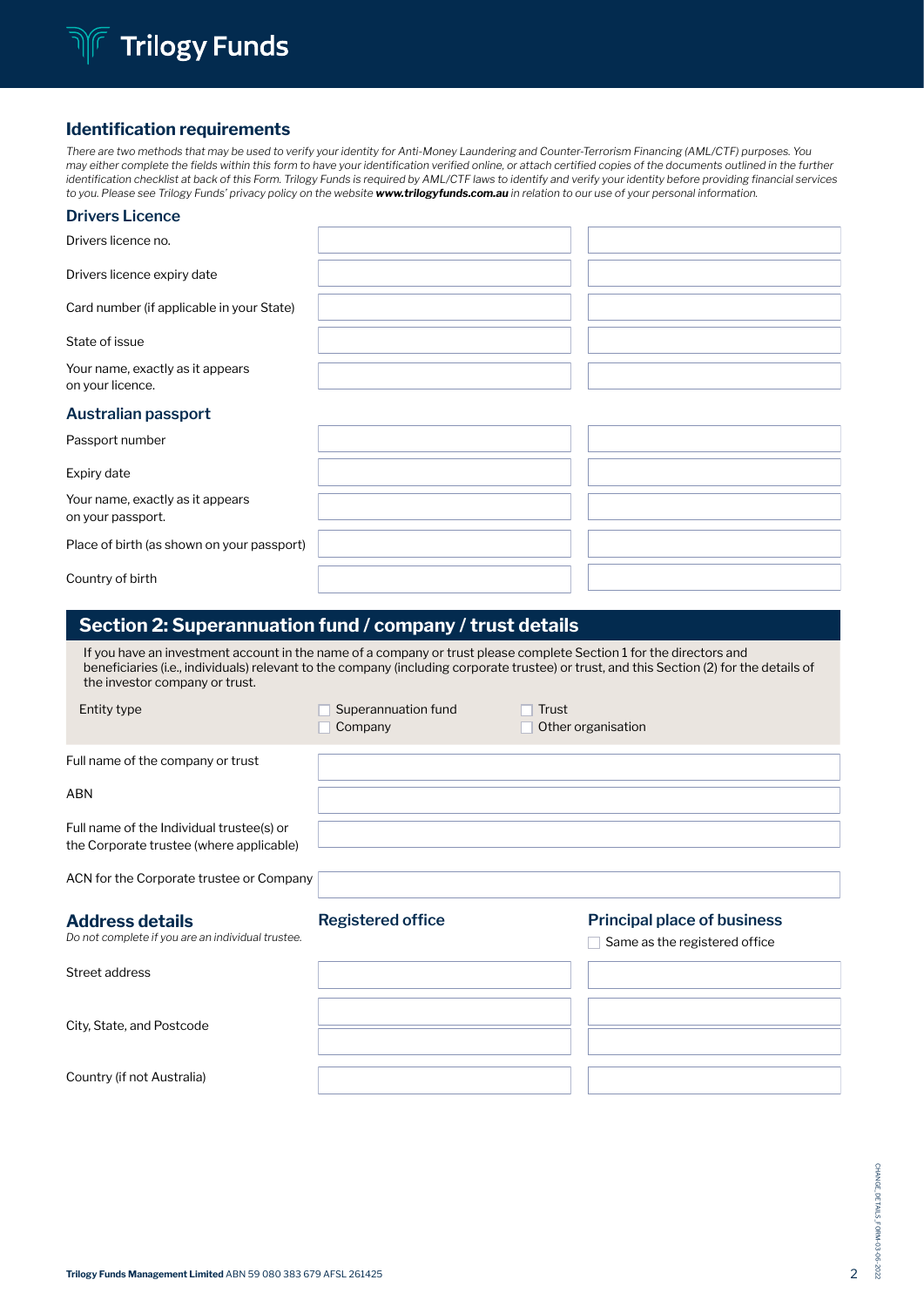

## Identification requirements

There are two methods that may be used to verify your identity for AML/CTF purposes. You may either complete the fields within this form to have your *identification verified online, or attach certified copies of the documents outlined in the further identification checklist at the end of the form.*

#### **Company**

|  | . ACN provided in Section 2 |  | $\perp$ Certified copy of the certificate of registration issued by ASIC is attached |
|--|-----------------------------|--|--------------------------------------------------------------------------------------|
|--|-----------------------------|--|--------------------------------------------------------------------------------------|

#### **Superannuation funds**

If changing the Individual or Corporate trustee(s) refer to identification requirements for individuals in Section 1 and Beneficial owners below.

#### **Trusts**

An original or certified copy of the Trust Deed of Variation or if not reasonably available an original or certified extract of the Trust Deed of Variation. Extracts of the Deed of Variation must include the name of the Trust, Trustees, Beneficiaries and Appointers (where applicable).

#### Beneficial owners

*For a company, beneficial owners are all individuals who hold one or more shareholdings of more than 25% of the company's issued capital. For a Trust, a beneficial owner is the person who controls the activities of the Trust (directly or indirectly including control by acting as trustee; or by means of Trusts, agreements, arrangements, understandings and practices; or exercising control through the capacity to direct the trustees; or the ability to appoint or remove the Trustees).* 

*Please list the beneficial owners below. See www.trilogyfunds.com.au/faq if you are unsure what 'beneficial owner' means. If there are more than two (2) beneficial owners, please download and complete the relevant sections of an Additional Individuals Form at www.trilogyfunds.com.au/forms or call Investor Relations on 1800 230 099.*

|                                                                                     | <b>Beneficial owner 1</b><br>Same as Individual 1 |                                                                                               | <b>Beneficial owner 2</b><br>Same as Individual 2 |                |
|-------------------------------------------------------------------------------------|---------------------------------------------------|-----------------------------------------------------------------------------------------------|---------------------------------------------------|----------------|
| Title                                                                               |                                                   |                                                                                               |                                                   |                |
| Given Name(s)                                                                       |                                                   |                                                                                               |                                                   |                |
| Surname                                                                             |                                                   |                                                                                               |                                                   |                |
| Date of birth                                                                       |                                                   |                                                                                               |                                                   |                |
| Tax file number (TFN)                                                               |                                                   |                                                                                               |                                                   |                |
| US citizen or resident of the US for<br>tax purposes (if applicable)                | <b>YES</b>                                        | <b>NO</b>                                                                                     | <b>YES</b>                                        | N <sub>O</sub> |
|                                                                                     |                                                   | If YES, please download and complete a FATCA form available at www.trilogyfunds.com.au/forms. |                                                   |                |
| Non-resident of Australia, other than<br>US citizen or tax resident (if applicable) | YES                                               | <b>NO</b>                                                                                     | <b>YES</b>                                        | N <sub>O</sub> |
|                                                                                     | www.trilogyfunds.com.au/forms.                    | If YES, please download and complete a Self-Certification Declaration Form available at       |                                                   |                |
| Politically exposed person (PEP) details<br>(if applicable)                         | <b>YES</b>                                        | <b>NO</b>                                                                                     | <b>YES</b>                                        | N <sub>O</sub> |
| Please see www.austrac.gov.au for PEP definition                                    |                                                   |                                                                                               |                                                   |                |

## Beneficial owner identification requirements

*There are two methods that may be used to verify identity for AML/CTF purposes. You may either complete the fields within this form to have your identification verified online, or attach certified copies of the documents outlined in the further identification checklist at the end of the this form. Trilogy Funds is required by the Anti-Money Laundering and Counter-Terrorism Financing (AML/CTF) laws to identify and verify your identity before providing financial services to you. Please see Trilogy Funds' privacy policy on the website www.trilogyfunds.com.au in relation to our use of your personal information.*

|  | <b>Drivers licence</b> |  |
|--|------------------------|--|
|--|------------------------|--|

| Drivers licence no.                                  |  |
|------------------------------------------------------|--|
| Drivers licence expiry date                          |  |
| Card number (if applicable in your State)            |  |
| State of issue                                       |  |
| Your name, exactly as it appears<br>on your licence. |  |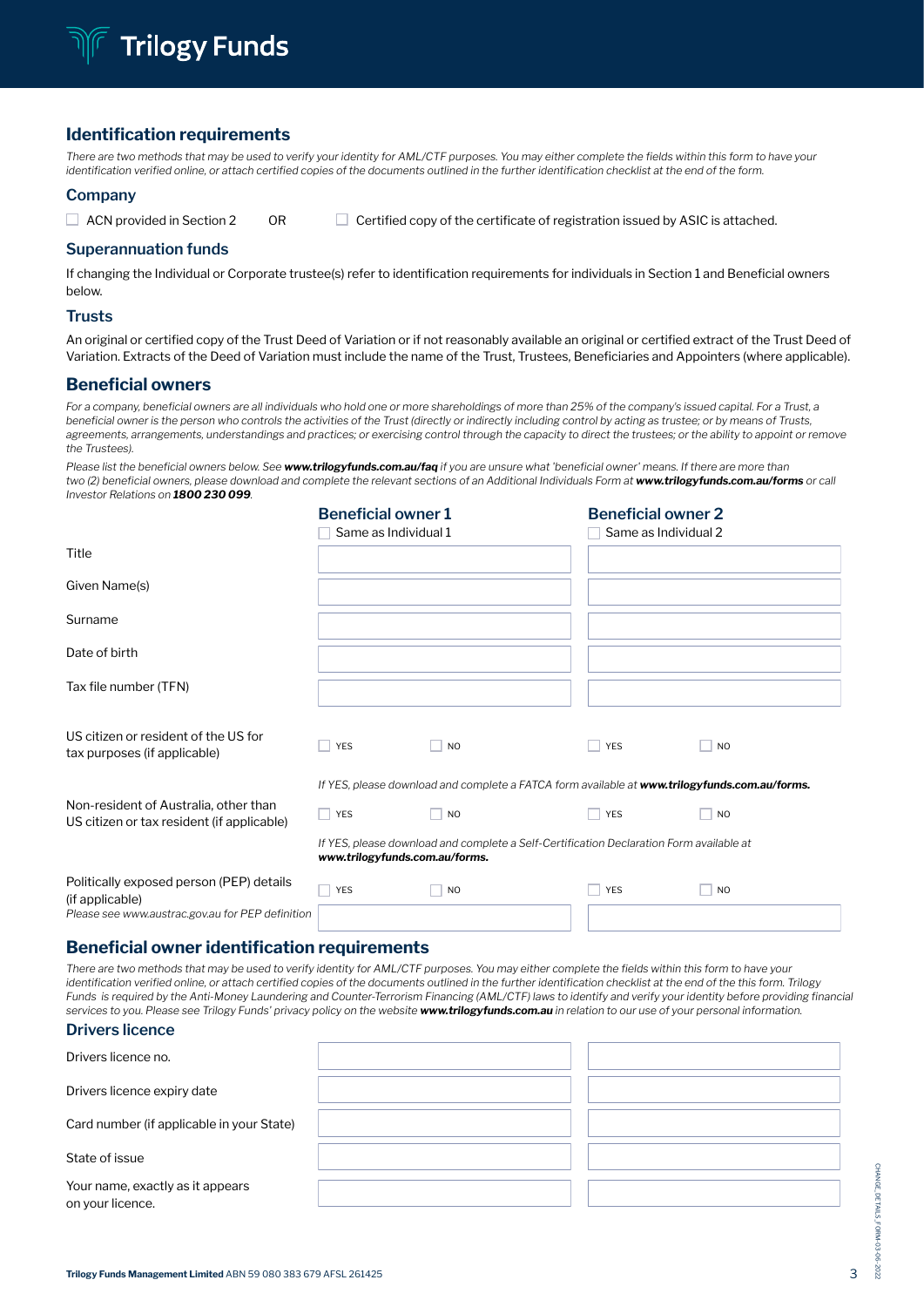

## **Australian passport**

| r lasti alian passipol t                                                                                                                                                                                                                                       |       |           |  |
|----------------------------------------------------------------------------------------------------------------------------------------------------------------------------------------------------------------------------------------------------------------|-------|-----------|--|
| Passport number                                                                                                                                                                                                                                                |       |           |  |
| Expiry date                                                                                                                                                                                                                                                    |       |           |  |
| Your name, exactly as it appears<br>on your passport.                                                                                                                                                                                                          |       |           |  |
| Place of birth (as shown on your passport)                                                                                                                                                                                                                     |       |           |  |
| Country of birth                                                                                                                                                                                                                                               |       |           |  |
| <b>Section 3: Communication preferences</b>                                                                                                                                                                                                                    |       |           |  |
| Trilogy Funds' preference is to communicate with you via email. If you do not have an email address or would prefer to receive<br>correspondence via post, please contact our Investor Relations team - investorrelations@trilogyfunds.com.au or 1800 230 099. |       |           |  |
| Annual reports                                                                                                                                                                                                                                                 | Email | Post      |  |
| SMS distribution notifications                                                                                                                                                                                                                                 | Yes   | $\Box$ No |  |
| <b>Section 4: Operating authority</b>                                                                                                                                                                                                                          |       |           |  |
|                                                                                                                                                                                                                                                                |       |           |  |

For all applicants, please nominate the number of signatories who can authorise transactions on your investment such as redemptions and changes to investment details. If this section is left blank, then Trilogy Funds will assume all signatures are required to operate the investment.

Authorisation for investment changes and redemptions.

| One signatory |
|---------------|
|---------------|

 $\Box$  One signatory  $\Box$  All signatories  $\Box$  Other (please specify):

## Section 5: Nominated financial institution account details – for distributions and redemptions

If you have elected to reinvest your income distributions, your financial institution account details are still required so we can directly credit any redemptions. This financial institution account is also referred to as your nominated financial institution account. If you do not provide this information, income will not be paid to you until such time that we receive details.

| <b>Financial institution</b><br>account holder | Financial institution<br>name           |  |
|------------------------------------------------|-----------------------------------------|--|
| <b>BSB</b>                                     | Financial institution<br>account number |  |

## **If relevant - Trilogy Enhanced Income Fund and Trilogy Monthly Income Trust investors to complete (reinvestment is not applicable to other investments)**

Indicate your distribution preference below.

 $\Box$  Pay my distribution to the account noted above; or

Reinvest my distribution; or

 $\Box$  Reinvest - other (please contact Trilogy Funds if you would like a difference distribution preferences for each product)

| <b>Section 6: Signature</b>    |                |                                |                |
|--------------------------------|----------------|--------------------------------|----------------|
| <b>Signature of Investor 1</b> |                | <b>Signature of Investor 2</b> |                |
|                                |                |                                |                |
| <b>Date</b>                    |                | <b>Date</b>                    |                |
| <b>Given name</b>              | <b>Surname</b> | <b>Given name</b>              | <b>Surname</b> |